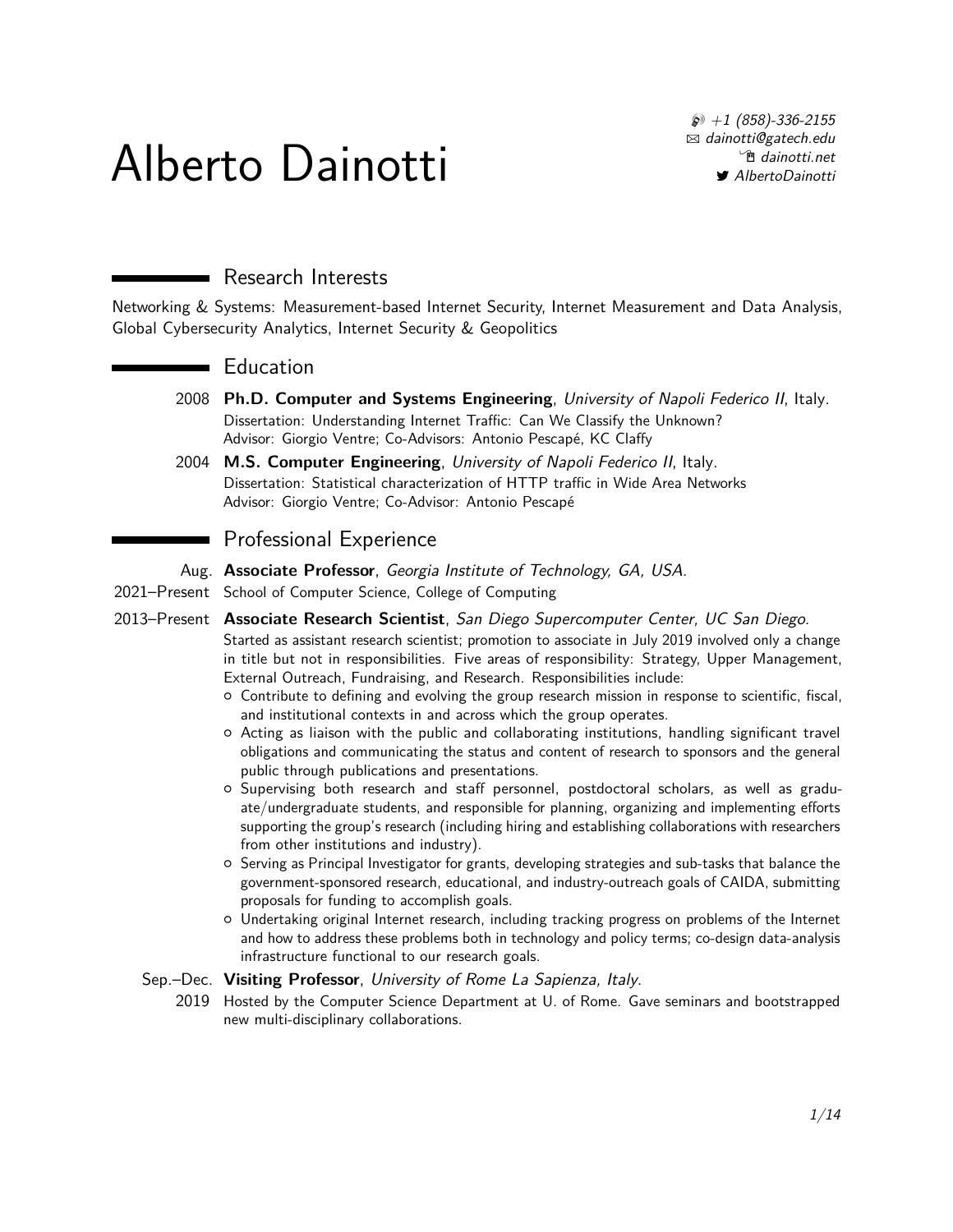2012 **Postdoctoral Scholar**, San Diego Supercomputer Center, UC San Diego, Mentor: KC Claffy.

Led a research agenda on Internet measurements and security: detecting and analyzing Internet outages, identifying malicious botnet activies, studying network traffic captured at UCSD Network Telescope.

2010–2011 **Visiting Postdoctoral Scholar**, Computer Science Engineering Department, UC San Diego, Mentor: Dean Tullsen.

> Co-led a collaboration between Huawei, CSE@UCSD, and University of Napoli Federico II on designing and evaluating high performance packet forwarding architectures. Mentored a graduate student from Univ. Napoli visiting UCSD.

- 2008–2010 **Adjunct Professor**, University of Napoli l'Orientale, Italy. Professor of Computer Science in a graduate program. Course program included basics of analog/digital conversion and their applications to different media.
- 2008–2011 **Postdoctoral Scholar**, University of Napoli Federico II, Italy, Mentor: Giorgio Ventre. Led research on network traffic classification, packet classification, network anomaly detection, Internet measurement, and Internet security. Performed several teaching assistant tasks and served as thesis advisor both for master (16 theses) and undergraduate students (17).
- 2005–2008 **Researcher**, Consorzio Interuniversitario Nazionale per l'Informatica (CINI), Italy. Various research sub-contracts under funding from the European Union, including the ESFORS, NetQoS and OneLab research projects.

# Awards

- { **Best Dataset Award at PAM 2022** for the paper: "Quantifying Nations' Exposure to Traffic Observation and Selective Tampering".
- { **Distinguished Paper Award at the ACM SIGCOMM Internet Measurement Conference 2019**: "Profiling BGP Serial Hijackers: Capturing Persistent Misbehavior in the Global Routing Table".
- { **Applied Networking Research Prize by the Internet Research Task Force (IRTF) 2017** for the paper "BGPStream: a software framework for live and historical BGP data analysis", ACM IMC 2016.
- { **Best of SIGCOMM CCR 2012** for "Extracting Benefit from Harm: Using Malware Pollution to Analyze Political and Geophysical Events", ACM SIGCOMM Computer Communication Review.
- { **Applied Networking Research Prize by the Internet Research Task Force (IRTF) 2012** for the paper "Analysis of Country-wide Internet Outages Caused by Censorship", ACM IMC 2011.

# Systems and Software

- { **IODA**: Internet Outage Detection & Analysis <https://ioda.inetintel.cc.gatech.edu>
	- **-** System monitoring the Internet 24x7 in real-time to detect, visualize and characterize Internet connectivity outages significantly affecting network operators or large geographic areas.
	- **-** Public dashboard, data exploration interfaces for registered users and RESTful API to access time-series data and alerts. Service in operation since 2016.
	- **-** Implements several measurement and inference methods as well as a complex and distributed data ingestion, processing and presentation pipeline.
	- **-** Funding: US NSF, US DHS, Comcast, Open Technology Fund, US State Department, ISOC
	- **-** Users: Government Agencies and Intergovernmental Organizations (US FCC, United Nations (OHCHR)), Internet Standardization and Oversight (ISOC), Industry (Oracle, Thousand Eyes, Psiphon, Wikipedia), Organizations working in the field of human rights (Amnesty International,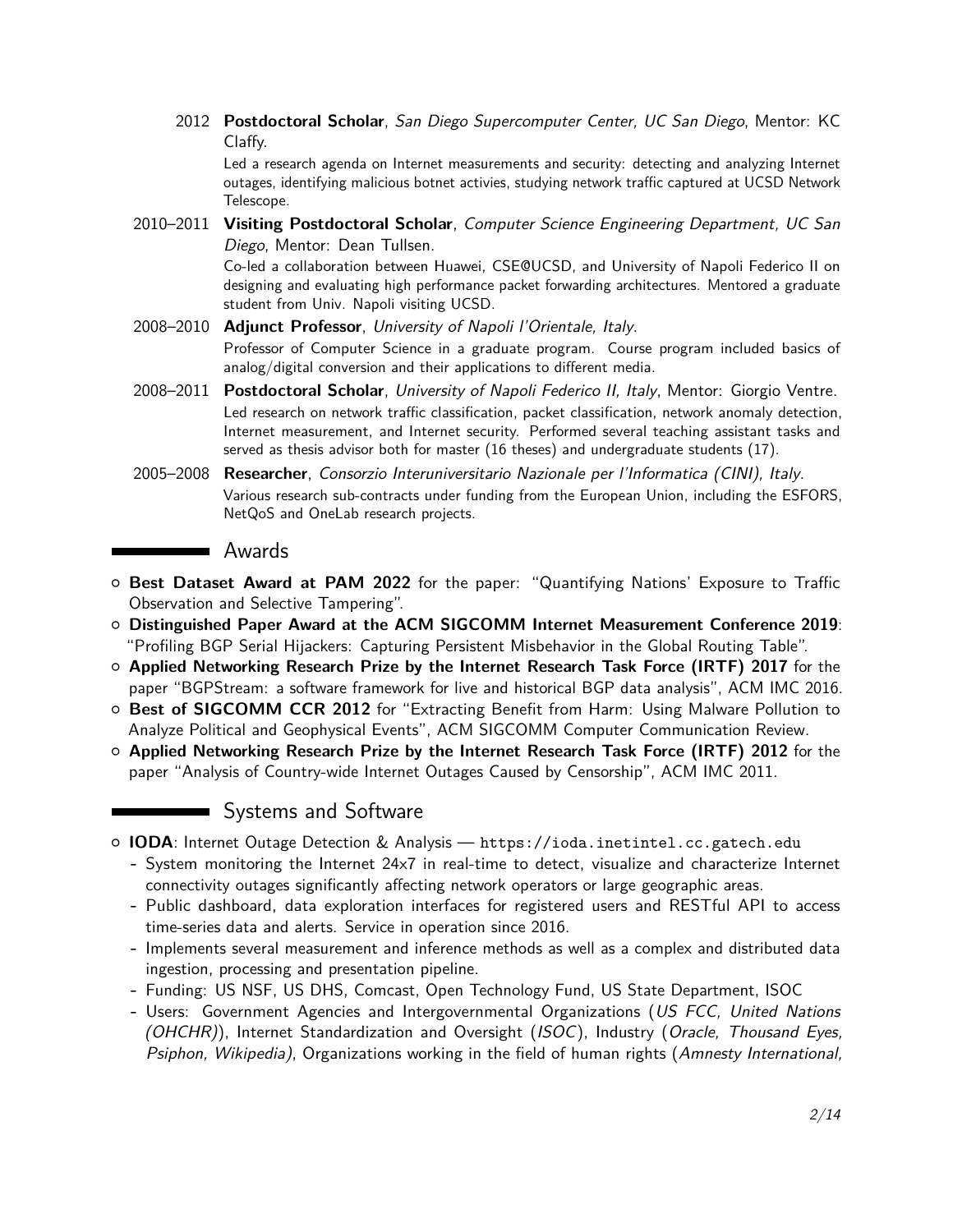Freedom House), other research groups working in the same space (OONI, U. Wisconsin-Madison, U. Michigan, IIJ), ...

- { **BGPStream** <https://bgpstream.caida.org>
	- **-** Open-source software framework for BGP streaming analytics supporting scientific research, operational monitoring, and post-event analysis.
	- **-** v2.0 Released Nov. 2019. v1.0 Released Oct. 2015.
	- **-** Funding: US NSF, US DHS, Cisco Systems.
	- **-** Users: Researchers (80+ papers on Google Scholar), Industry and Operators (Akamai, Amazon, Comcast, Symantec, Internet2), Government (US DoD), ...
- { **ARTEMIS** <https://github.com/FORTH-ICS-INSPIRE/artemis>
	- **-** Open-source tool for real-time detection and automatic mitigation of BGP prefix hijacking attacks. First stable release (v1.0) Dec. 2018.
	- **-** Funding: US NSF, US DHS, Comcast, RIPE NCC.
	- **-** Users: Internet exchange points, network operators, cloud providers (AMS-IX, Amazon Web Services, Comcast, Century Link, Verizon, Telia, Internet2, ...).
- { **BGP Observatory (aka GRIP)** <https://grip.inetintel.cc.gatech.edu>
	- **-** System and service for real-time monitoring and detection of suspicious Internet global routing events (including BGP hijacking attacks). Supports research, situational awareness, post-event analysis and troubleshooting.
	- **-** Public dashboard and data inspection and visualization interfaces as well as a restful API. Service planned to be online in Spring 2021.
	- **-** Implements several measurement and inference methods as well as a complex and parallel dataprocessing pipeline.
	- **-** Funding: US NSF, US DHS, ISOC, RIPE NCC
	- **-** Users: Researchers and industry.

# **Example 2** Publications

#### **Journals**

- JOCR'19 [J17] "At Home and Abroad: The Use of Denial-of-service Attacks during Elections in Nondemocratic Regimes" P. Lutscher, N. Weidmann, M. Roberts, M. Jonker, A. King, **A. Dainotti**
	- Journal of Conflict Resolution, Jul. 2019.
- CCR'19 [J16] "Towards Passive Analysis of Anycast in Global Routing: Unintended Impact of Remote Peering" R. Bian, S. Hao, H. Wang, A. Dhamdhere, **A. Dainotti**, C. Cotton ACM SIGCOMM Computer Communication Review (CCR), Jul. 2019
- TON'18 [J15] "ARTEMIS: Neutralizing BGP Hijacking within a Minute" P. Sermpezis, V. Kotronis, P. Gigis, X. Dimitropoulos, D. Cicalese, A. King, **A. Dainotti** IEEE/ACM Transactions on Networking, Dec. 2018
- JSAC'16 [J14] "Lost in Space: Improving Inference of IPv4 Address Space Utilization" **A. Dainotti**, K. Benson, A. King, B. Huffaker, E. Glatz, X. Dimitropoulos, P. Richter, A. Finamore, A. Snoeren IEEE Journal on Selected Areas in Communications (J-SAC), Jun. 2016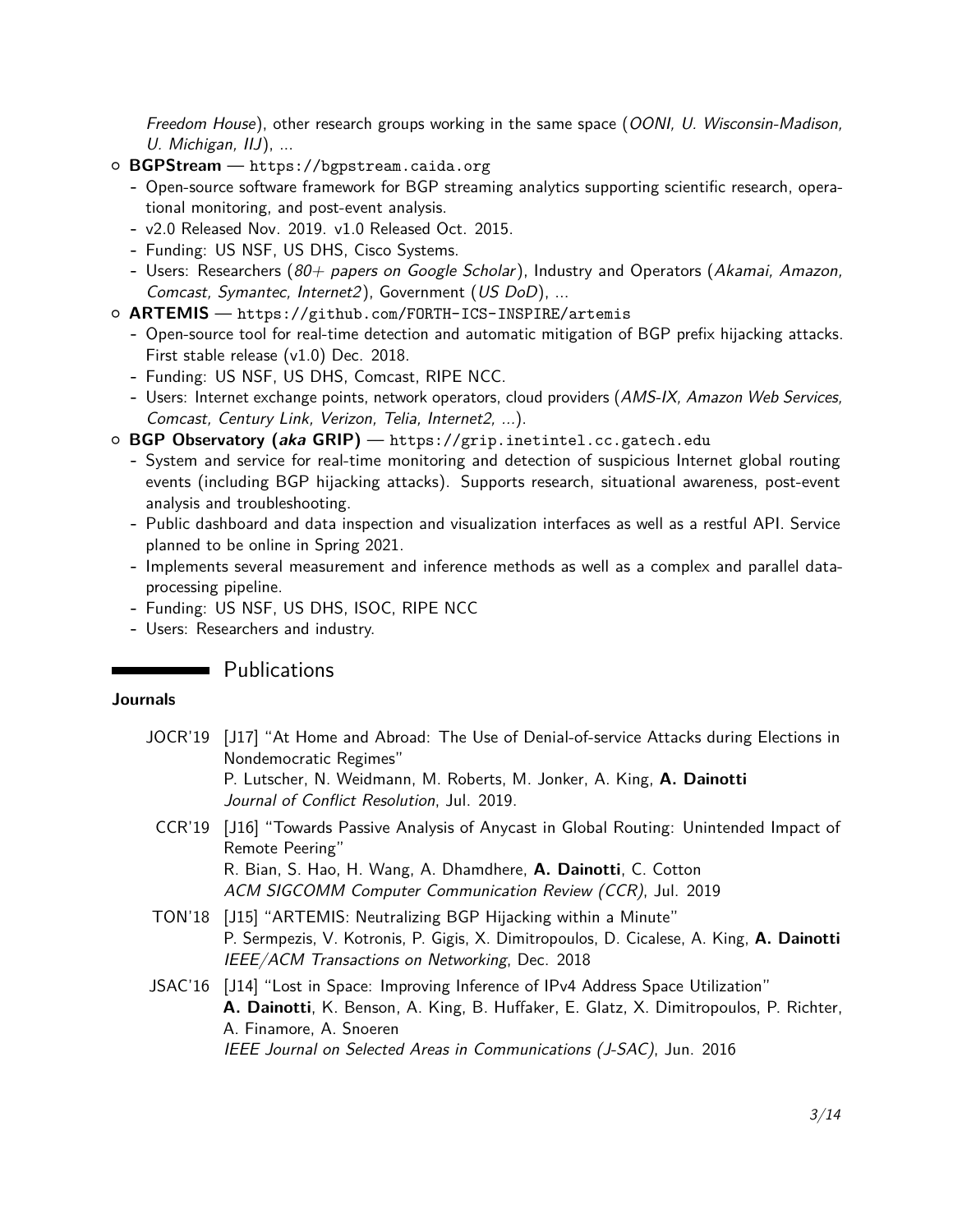- TON'15 [J13] "Analysis of a "/0" Stealth Scan from a Botnet" **A. Dainotti**, A. King, K. Claffy, F. Papale, A. Pescapé IEEE/ACM Transactions on Networking, Apr. 2015
- NET'14 [J12] "Traffic identification engine: an open platform for traffic classification" W. De Donato, A. Pescapé, **A. Dainotti** IEEE Network, Mar. 2014
- TON'14 [J11] "Analysis of Country-wide Internet Outages Caused by Censorship" **A. Dainotti**, C. Squarcella, E. Aben, K. C. Claffy, M. Chiesa, M. Russo, A. Pescapé IEEE/ACM Transactions on Networking, Dec. 2014.
- CCR'14 [J10] "Estimating Internet address space usage through passive measurements" **A. Dainotti**, K. Benson, A. King, K. C. Claffy, M. Kallitsis, E. Glatz, X. Dimitropoulos ACM SIGCOMM Computer Communication Review, Jan. 2014
- COMP'13 [J9] "A Coordinated View of the Temporal Evolution of Large-scale Internet Events" A. King, **A. Dainotti**, B. Huffaker, K.C. Claffy Computing (Springer), Jan. 2013
- COMNET'12 [J8] "A Tool for the Generation of Realistic Network Workload for Emerging Networking Scenarios" A. Botta, **A. Dainotti**, A. Pescapé

Computer Networks (Elsevier), Oct. 2012 **In the list of the most cited articles in Elsevier Computer Networks 2010-2016.**

- CCR'12 [J7] "Extracting Benefit from Harm: Using Malware Pollution to Analyze the Impact of Political Geophysical Events on the Internet" **A. Dainotti**, R. Amman, E. Aben, K. Claffy ACM SIGCOMM Computer Communication Review (CCR), Jan. 2012. **Best of SIGCOMM CCR award**
- NET'12 [J6] "Issues Future Directions in Traffic Classification" **A. Dainotti**, K. C. Claffy, A. Pescapé IEEE Network, Jan. 2012
- COMMAG'10 [J5] "Do You Trust Your Software-based Traffic Generator?" A. Botta, **A. Dainotti**, A. Pescapé IEEE Communications Magazine, Sep. 2010
	- JOCS'09 [J4] "A Cascade Architecture for DoS Attacks Detection Based on the Wavelet Transform" **A. Dainotti**, A. Pescapé, G. Ventre Journal of Computer Security, IOS Press, Dec. 2009
- COMNET'09 [J3] "Traffic Analysis of Peer-to-Peer IPTV Communities" T. Silverston, O. Fourmaux, **A. Dainotti**, A. Botta, A. Pescapé, G. Ventre, K. Salamatian Computer Networks, Elsevier Mar. 2009 **In the list of the most cited articles in Elsevier Computer Networks 2009-2014.**
- COMNET'08 [J2] "Internet traffic modeling by means of Hidden Markov Models" **A. Dainotti**, A. Pescapé, P. Salvo Rossi, F. Palmieri, G. Ventre Computer Networks, Elsevier, Oct. 2008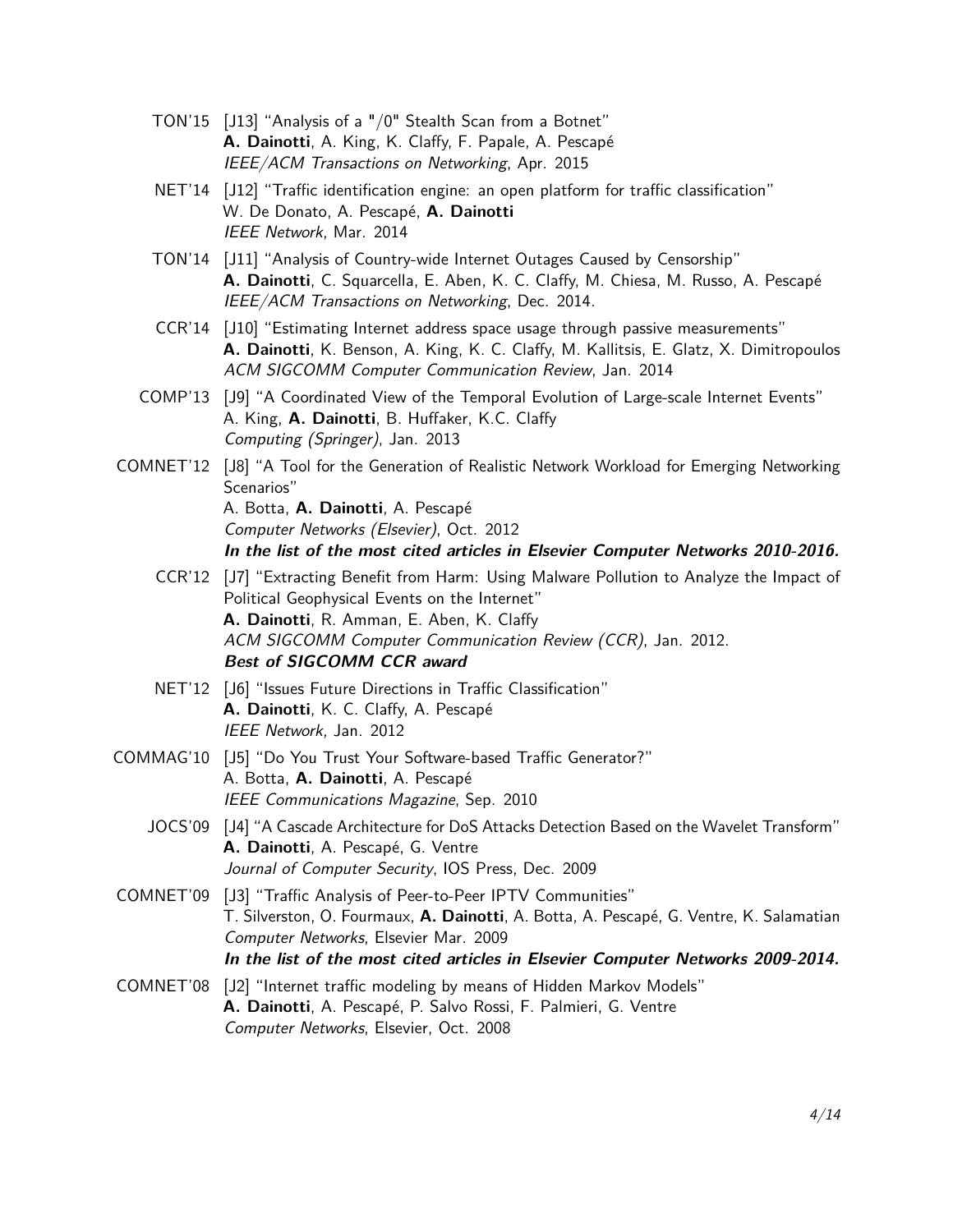CCPE'07 [J1] "SCTP performance evaluation over Heterogeneous Networks" **A. Dainotti**, S. Loreto, A. Pescapé, G. Ventre Concurrency Computation: Practice and Experience, Wiley, Jun. 2007

#### **Conferences & Workshops**

- PAM'22 [C41] "Quantifying Nations' Exposure to Traffic Observation and Selective Tampering" A. Gamero-Garrido, E. Carisimo, S. Hao, B. Huffaker, A. Snoeren, **A. Dainotti**, Passive and Active Measurement Conference (PAM) 2022.
- USENIX'22 [C40] "Spoki: Unveiling a New Wave of Scanners through a Reactive Network Telescope" R. Hiesgen, M. Nawrocki, A. King, **A. Dainotti**, T. Schmidt, M. Wählisch , USENIX Security Symposium 2022.
	- IMC'21 [C39] "Identifying ASes of State-owned Internet operators" E. Carisimo, A. Gamero-Garrido, A. Snoeren, **A. Dainotti** ACM SIGCOMM Internet Measurement Conference (IMC) 2021.
	- IMC'21 [C38] "The parallel lives of Autonomous Systems: ASN Allocations vs. BGP" E. Nemmi, F. Sassi, M. La Morgia, C. Testart, A. Mei, **A. Dainotti** ACM SIGCOMM Internet Measurement Conference (IMC) 2021.
	- FOCI'21 [C37] "A multi-perspective view of Internet censorship in Myanmar" R. Padmanabhan, A. Filastó, M. Xynou, R. Sundara Raman, K. Middleton, M. Zhang, D. Madory, M. Roberts, **A. Dainotti** ACM SIGCOMM 2021 Workshop on Free and Open Communications on the Internet (FOCI 2021).
- CoNEXT'20 [C36] "DynamIPs: Analyzing address assignment practices in IPv4 and IPv6 " R. Padmanabhan, J. P. Rula, P. Richter, S. D. Strowes, **A. Dainotti** ACM SIGCOMM Conference on Emerging Networking Experiments and Technologies (CoNEXT) 2020, Barcelona, ES.
	- IMC'20 [C35] "AS-Path Prepending: there is no rose without a thorn" P. Marcos, L. Prehn, L. Leal, **A. Dainotti**, A. Feldmann, M. Barcellos ACM SIGCOMM Internet Measurement Conference (IMC) 2020, Pittsburgh, PA, US.
	- IMC'20 [C34] "MAnycast2 Using Anycast to Measure Anycast: Challenges and Opportunities" R. Sommese, G. Akiwate, L. Bertholdo, M. Jonker, R. van Rijswijk-Deij, **A. Dainotti**, K. Claffy, A. Sperotto ACM SIGCOMM Internet Measurement Conference (IMC) 2020, Pittsburgh, PA, US.
	- PAM'20 [C33] "To Filter or not to Filter: Measuring the Benefits of Registering in the RPKI Today" C. Testart, P. Richter, A. King, **A. Dainotti**, D. Clark Passive and Active Measurement Conference (PAM) 2020, Eugene, OR, USA.
	- PAM'20 [C32] "When parents and children disagree: Diving into DNS delegation inconsistency" R. Sommese, G. C. M. Moura, M. Jonker, R. van Rijswijk-Deij, **A. Dainotti**, KC Claffy, A. Sperotto Passive and Active Measurement Conference (PAM) 2020, Eugene, OR, USA.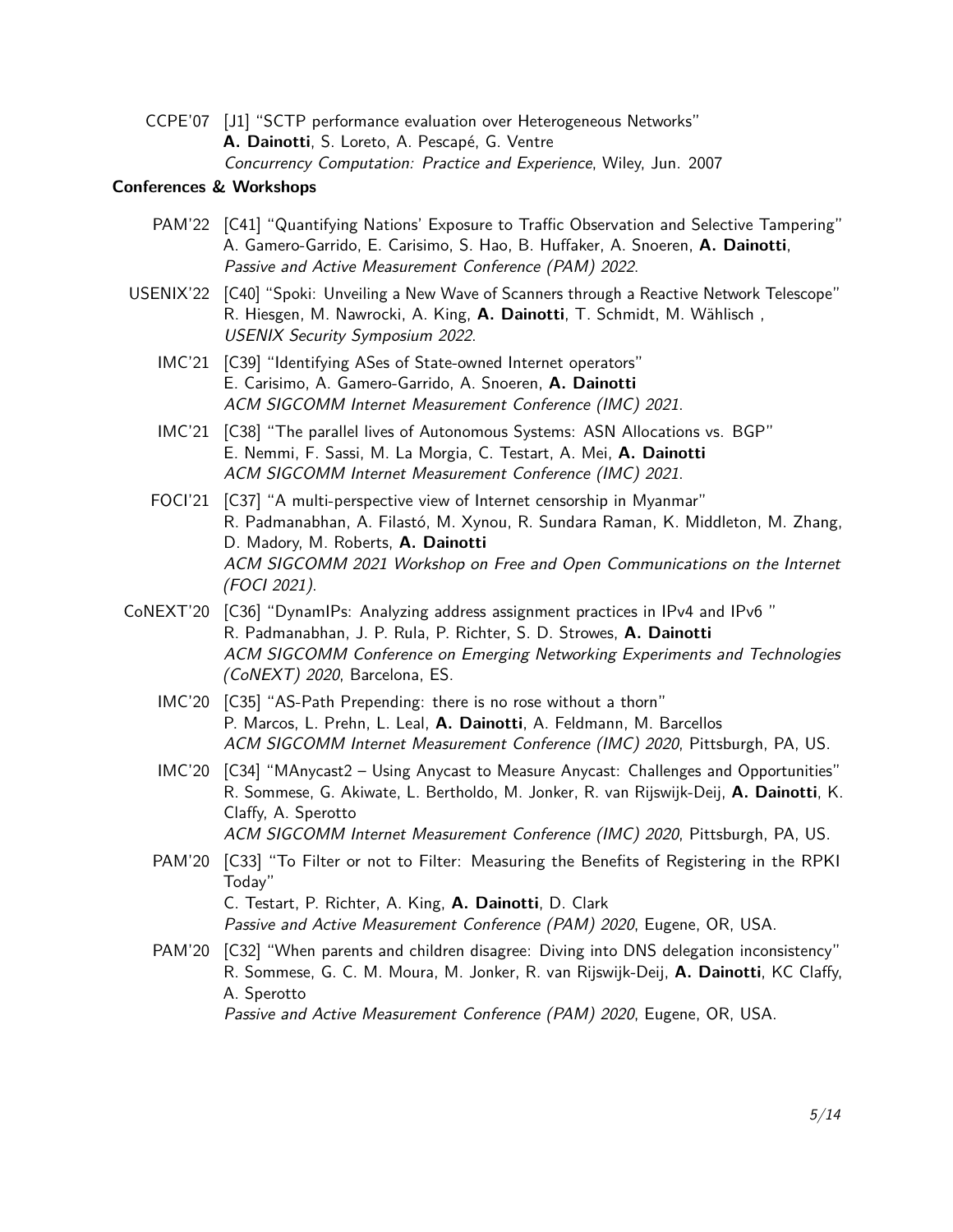- IMC'19 [C31] "Profiling BGP Serial Hijackers: Capturing Persistent Misbehavior in the Global Routing Table" C. Testart, P. Richter, A. King, **A. Dainotti**, D. Clark ACM SIGCOMM Internet Measurement Conference (IMC) 2019, Amsterdam, NL. **IMC'19 Distinguished paper award**
- TMA'19 [C30] "Geo-Locating BGP prefixes" P. Winter, R. Padmanabhan, A. King, **A. Dainotti** IFIP Network Traffic Measurement Analysis Conference (TMA) 2019, Paris, France.
- TMA'19 [C29] "Chocolatine: Outage Detection for Internet Background Radiation" A. Guillot, R. Fontugne, P. Winter, P. Mérindol, A. King, **A. Dainotti**, C. Pelsser IFIP Network Traffic Measurement Analysis Conference (TMA) 2019, Paris, France.
- TMA'19 [C28] "BGP hijacking classification" S. Cho, R. Fontugne, K. Cho, **A. Dainotti**, P. Gill IFIP Network Traffic Measurement Analysis Conference (TMA) 2019, Paris, France.
- PAM'19 [C27] "How to find correlated Internet failures" R. Padmanabhan, A. Schulman, **A. Dainotti**, D. Levin, N. Spring Passive Active Measurement Conference (PAM) 2019, Puerto Varas, Chile.
- NSDI'19 [C26] "Blink: Fast Connectivity Recovery Entirely in the Data Plane" T. Holterbach, E. Costa Molero, M. Apostolaki, **A. Dainotti**, S. Vissicchio, L. Vanbever USENIX NSDI 2019, Boston, MA, US.
- IMC'18 [C25] "A First Joint Look at DoS Attacks BGP Blackholing in the Wild" M. Jonker, A. Pras, **A. Dainotti**, A. Sperotto ACM SIGCOMM Internet Measurement Conference (IMC) 2018, Boston, MA, US.
- INFOCOM'18 [C24] "Inferring Carrier-Grade NAT Deployment in the Wild" I. Livadariu, K. Benson, A. Elmokashfi, A. Dhamdhere, **A. Dainotti** IEEE INFOCOM 2018, Honolulu, HI, US.
	- IMC'17 [C23] "Millions of Targets Under Attack: a Macroscopic Characterization of the DoS Ecosystem" M. Jonker, A. King, J. Krupp, C. Rossow, **A. Dainotti**, A. Sperotto ACM SIGCOMM Internet Measurement Conference (IMC) 2017, London, UK.
- SIGCOMM'17 [C22] "SWIFT: Predictive Fast Reroute" T. Holterbach, S. Vissicchio, **A. Dainotti**, L. Vanbever ACM SIGCOMM 2017, August 2017, Los Angeles, CA, USA.
	- IMC'16 [C21] "BGPStream: a software framework for live historical BGP data analysis" C. Orsini, A. King, D. Giordano, V. Giotsas, A. Dainotti ACM SIGCOMM Internet Measurement Conference IMC 2016, Santa Monica, CA, US. **Awarded the IRTF Applied Network Research Prize 2017**
	- IMC'15 [C20] "Leveraging Internet Background Radiation for Opportunistic Network Analysis" K. Benson, **A. Dainotti**, K.C. Claffy, A. Snoeren, M. Kallitsis ACM SIGCOMM Internet Measurement Conference IMC 2015, Tokio, JP.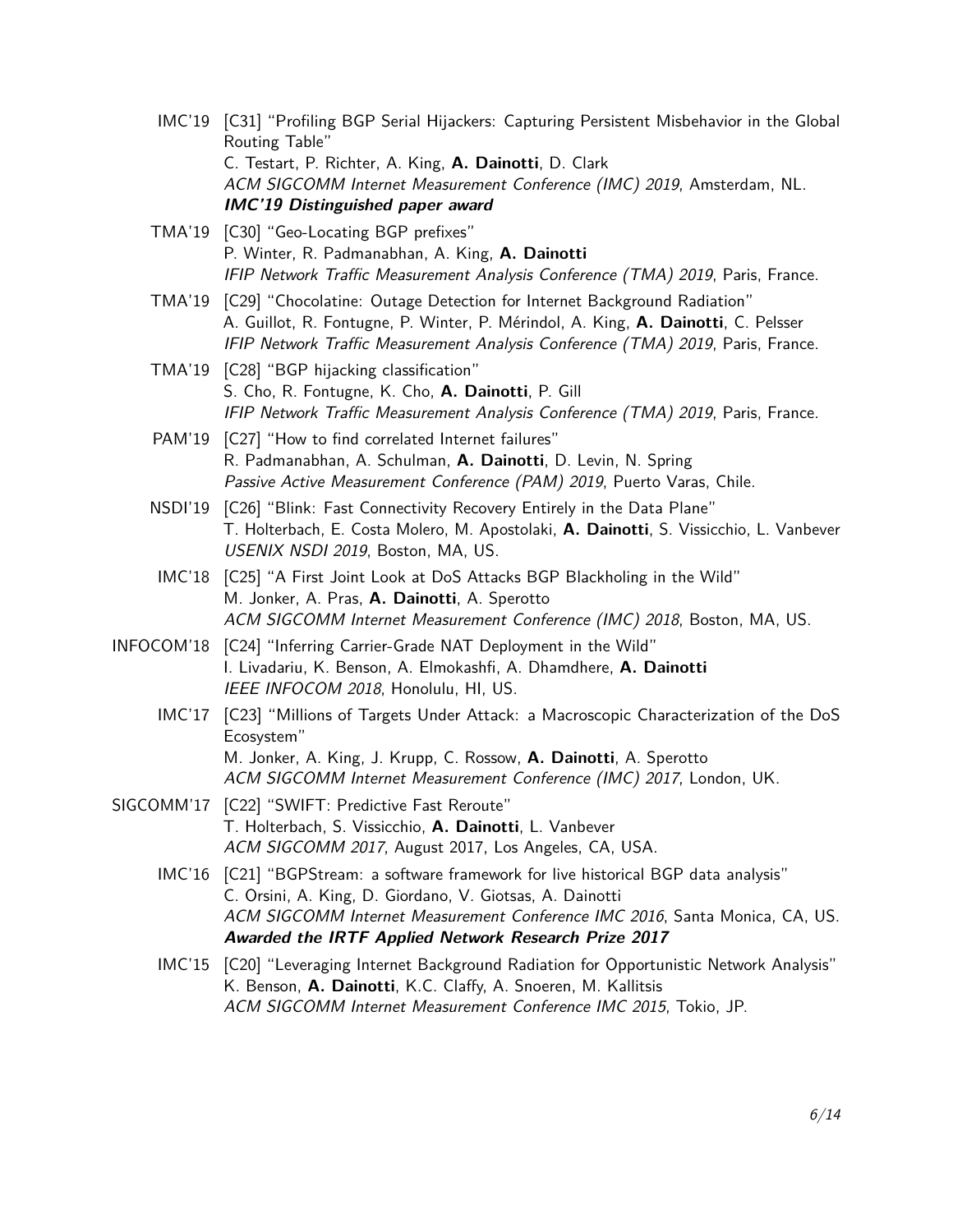- TMA'15 [C19] "How Dangerous is Internet Scanning? A Measurement Study of the Aftermath of an Internet-wide Scan" E. Raftopoulos , E. Glatz, X. Dimitropoulos, **A. Dainotti** Traffic Monitoring Analysis Workshop (TMA 2015), Barcelona, ES.
- ACSAC'14 [C18] "Uncovering Network Tarpits with Degreaser" L. Alt, R. Beverly, **A. Dainotti** 30th Annual Computer Security Applications Conference (ACSAC), 2014, ACM, New York, NY, US.
	- TMA'13 [C17] "Gaining Insight into AS-level Outages through Analysis of Internet Background Radiation" K. Benson, **A. Dainotti**, K. C. Claffy, E. Aben Traffic Monitoring Analysis Workshop (TMA) 2013, Torino, IT.
	- IMC'12 [C16] "Analysis of a /0 Stealth Scan from a Botnet" **A. Dainotti**, A. King, K. C. Claffy, F. Papale, A. Pescapé ACM SIGCOMM Internet Measurement Conference IMC 2012, Boston, MA, US. **Finalist for best paper award at IMC'12**.
	- IMC'11 [C15] "Analysis of Country-wide Internet Outages Caused by Censorship" **A. Dainotti**, C. Squarcella, E. Aben, K. C. Claffy, M. Chiesa, M. Russo, A. Pescapé ACM SIGCOMM Internet Measurement Conference IMC 2011, Berlin, DE. **Awarded the IRTF Applied Network Research Prize 2012**
- GLOBECOM'11[C14] "Traffic Classification through Joint Distributions of Packet-level Statistics" **A. Dainotti**, A. Pescapé, H. Kim IEEE GLOBECOM 2011 - December 2011, Houston, TX, US.
	- MCS'11 [C13] "Using a Behaviour Knowledge Space Approach for Detecting Unknown IP Traffic Flows"

**A. Dainotti**, A. Pescapé, C. Sansone, A. Quintavalle 10th International Workshop on Multiple Classifier Systems (MCS) 2011, Lecture Notes in Computer Science, Springer - June 2011.

- TMA'11 [C12] "Early Classification of Network Traffic through Multi-Classification" **A. Dainotti**, A. Pescapé, Carlo Sansone Traffic Monitoring Analysis Workshop (TMA) 2011, Vienna, AT.
- INFOCOM'10 [C11] "PortLoad: taking the best of two worlds in traffic classification" G. Aceto, **A. Dainotti**, W. de Donato, A. Pescapé IEEE INFOCOM 2010, WIP Track, San Diego, CA, US.
	- ICC'10 [C10] "Identification of traffic flows hiding behind TCP port 80" **A. Dainotti**, F. Gargiulo, L. Kuncheva, A. Pescapé, C. Sansone IEEE ICC 2010, Capetown, ZA. **Awarded the "COST Strategy for Early Stage Researchers" grant.**
	- TMA'10 [C9] "K-dimensional trees for continuous traffic classification" V. Carela-Espanol, P. Barlet-Ros, M. Solé-Simó, **A. Dainotti**, W. De Donato, A. Pescapé, Traffic Monitoring Analysis Workshop (TMA) 2010, Zurich, CH.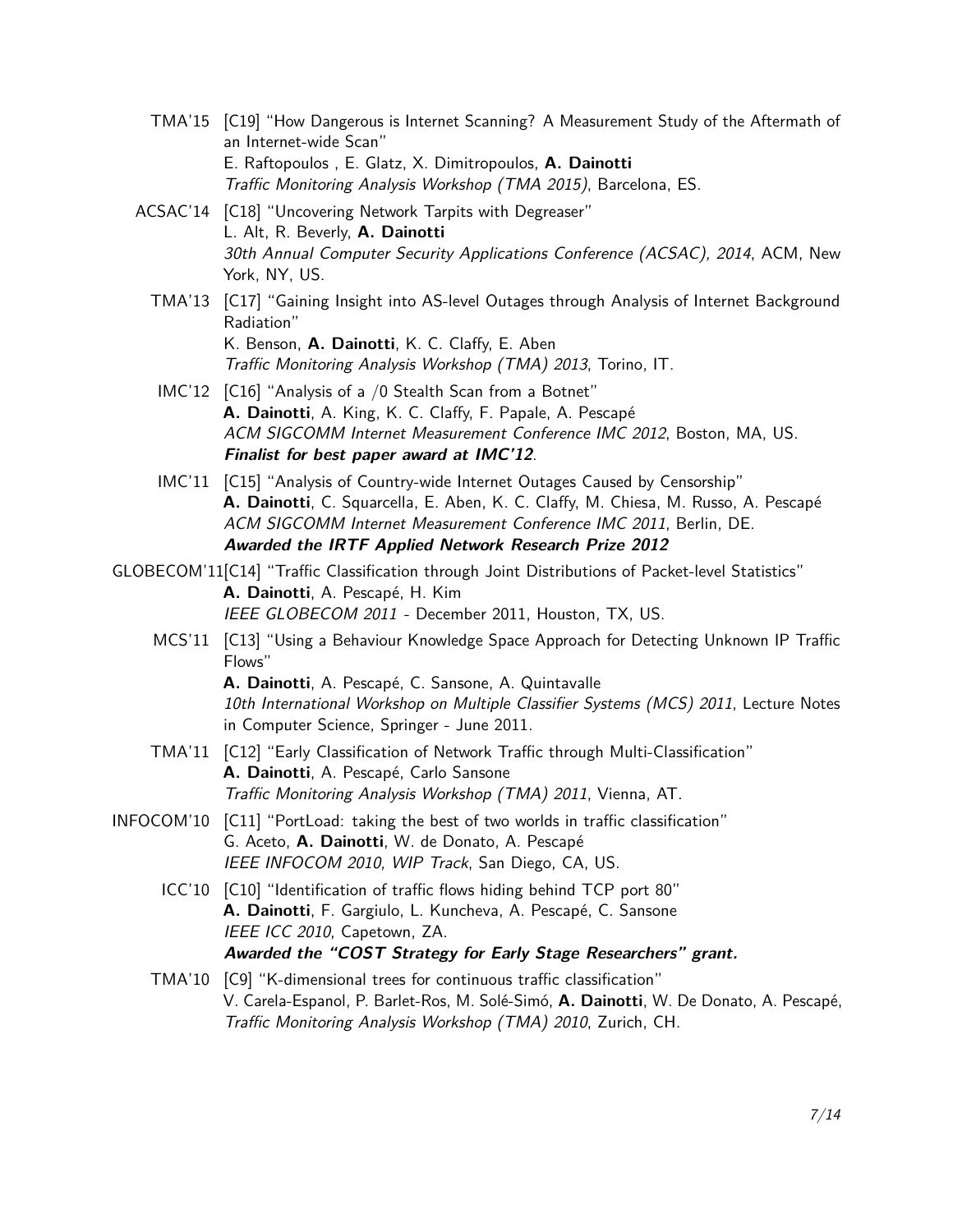TMA'09 [C8] "TIE: a Community-Oriented Traffic Classification Platform" **A. Dainotti**, W. De Donato, A. Pescapé First international Workshop on Traffic Monitoring Analysis (TMA) 2009, Aachen, DE.

- GLOBECOM'08[C7] "Classification of Network Traffic via Packet-Level Hidden Markov Models" **A. Dainotti**, W. De Donato, A. Pescapé, P. Salvo Rossi IEEE GLOBECOM 2008, New Orleans, LA, US.
	- ICC'07 [C6] "Worm Traffic Analysis Characterization" **A. Dainotti**, A. Pescapé, G. Ventre IEEE ICC 2007, Glasgow, UK.
	- ICC'07 [C5] "Reducing Network Traffic Data Sets" A. Botta, **A. Dainotti**, A. Pescapé, G. Ventre IEEE ICC 2007, Glasgow, UK.

GLOBECOM'06[C4] "Wavelet-based Detection of DoS Attacks" **A. Dainotti**, A. Pescapé, G. Ventre 2006 IEEE GLOBECOM, San Francisco, CA, US.

GLOBECOM'06[C3] "An HMM Approach to Internet Traffic Modeling" **A. Dainotti**, A. Pescapé, P. Salvo Rossi, G. Iannello, F. Palmieri, G. Ventre 2006 IEEE GLOBECOM, San Francisco, CA, US.

CAMAD'06 [C2] "A Packet-level Characterization of Network Traffic" **A. Dainotti**, A. Pescapé, G. Ventre 11th IEEE International Workshop on Computer-Aided Modeling, Analysis Design of Communication Links and Networks (CAMAD) 2006, Trento, Italy.

HOTP2P'05 [C1] "A packet-level Traffic Model of Starcraft" **A. Dainotti**, A. Pescapé, G. Ventre The second IEEE International Workshop on Hot Topics in Peer-to-Peer Systems (HOT-P2P) 2005, San Diego, CA, US.

#### **Book Chapters**

[B2] "Reviewing Traffic Classification"

S. Valenti, D. Rossi, **A. Dainotti**, A. Pescapé, A. Finamore, M. Mellia "Data Traffic Monitoring and Analysis: From measurement, classification and anomaly detection to Quality of Experience", Springer (LNCS 7754), Ernst Biersack, Christian Callegari, Maja Matijasevic Eds., 2013.

[B1] "Combining Multiple Traffic Classification Techniques within a Single Platform" G. Aceto, **A. Dainotti**, W. de Donato, F. Gargiulo, A. Pescapé, C. Sansone RECIPE Robust and Efficient traffic Classification in IP nEtworks, Fridericiana Editrice Universitaria, pp.1-16, ISBN:978-88-833-8081-5, July 2009.

## **Extended Abstracts of Demos**

INFOCOM'07 [D1] "Multi-protocol and multi-platform traffic generation and measurement" A. Botta, **A. Dainotti**, A. Pescapé INFOCOM 2007 DEMO Session, Anchorage, AK, US.**More than 200 citations**

#### **Student Workshops & Poster Abstracts**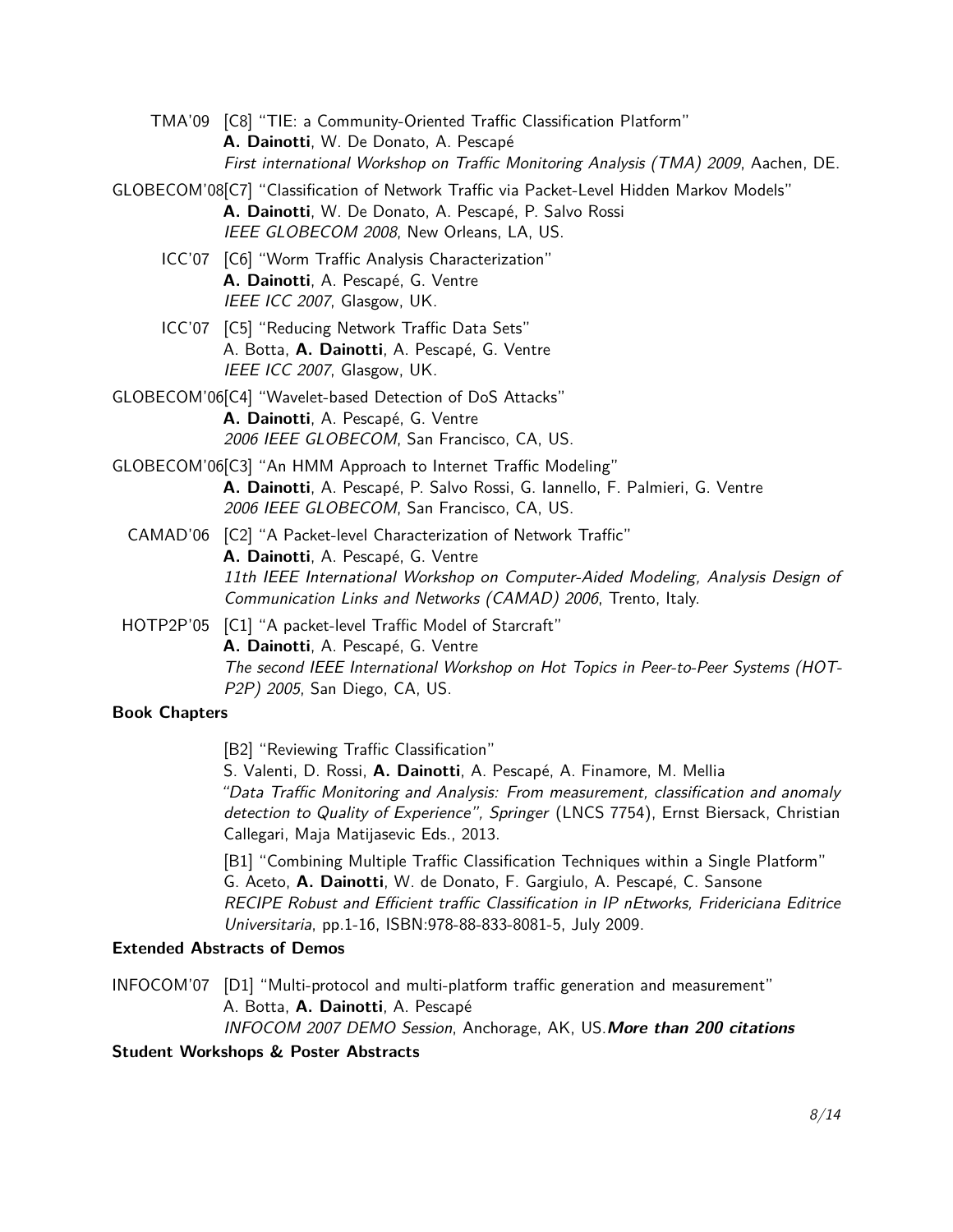- ACSAC'19 [S5] "The Catch-22 Attack" L. Shi, D. Sisodia, M. Zhang, J. Li, **A. Dainotti**, P. Reiher, 35th Annual Computer Security Applications Conference (ACSAC 2019) Poster Session, San Juan, PR.
- SIGCOMM'18 [S4] "On the Potential of BGP Flowspec for DDoS Mitigation at Two Sources: ISP and IXP" N. Hinze, M. Nawrocki, M. Jonker, **A. Dainotti**, T. C. Schmidt, M. Waehlisch, ACM SIGCOMM 2018 Poster Session, New York, NY, US. **Marcin Nawrocki received**

**the ACM Student Research Competition (SRC) silver medal**

CoNEXT'12 [S3] "Gaining Insight into AS-level Outages through Analysis of Internet Background Radiation" K. Benson, **A. Dainotti**, K. C. Claffy, E. Aben

ACM Co-Next 2012 Student Workshop, Nice, FR.

- CoNEXT'07 [S2] "Do You Know What You Are Generating?" **A. Dainotti**, A. Botta, A. Pescapé, G. Ventre ACM Co-Next 2007 Student Workshop, New York, NY, US.
- CoNEXT'06 [S1] "Searching for Invariants in Network Games Traffic" **A. Dainotti**, A. Botta, A. Pescapé, G. Ventre ACM Co-Next 2006 Student Workshop, Lisbon, PT.

## **Editorials (non peer-reviewed)**

- CCR'20 [E4] "Lessons learned organizing the PAM 2020 virtual conference" C. Misa, D. Guse, O. Hohlfeld, R. Durairajan, A. Sperotto, **A. Dainotti**, R. Rejaie ACM SIGCOMM Computer Communication Review (CCR), Vol. 50, no. 3, pp.46-54, Jul. 2020.
- CCR'19 [E3] "Open collaborative hyperpapers: a call to action" **A. Dainotti**, R. Holz, M. Kuhlewind, A. Lutu, J. Sommers, B. Trammell ACM SIGCOMM Computer Communication Review (CCR), Vol. 49, no. 1, pp.31-33, Jan. 2019.
- CCR'18 [E2] "A Survey among Network Operators on BGP Prefix Hijacking" P. Sermpezis, V. Kotronis, **A. Dainotti**, and X. Dimitropoulos ACM SIGCOMM Computer Communication Review (CCR), Vol. 48, no. 1, pp.64-69, Jan. 2018.
- CCR'16 [E1] "The BGP Hackathon 2016 Report" **A. Dainotti**, E. Katz-Bassett, and X. Dimitropoulos ACM SIGCOMM Computer Communication Review (CCR), Vol. 46, no. 3, Jul. 2016.

# Talks

m.

- { IRTF ANRW 2018 (**invited**): ARTEMIS: Neutralizing BGP Hijacking within a Minute
- { Internet2 TechEx'17 (**invited**): Detecting Internet Traffic Interception based on Route Hijacking
- { TMA PhD School 2017 (**invited lecture**): BGP measurement and live data analysis
- o NANOG 66 Lightning Talk: 48hrs after the 1st BGP Hackathon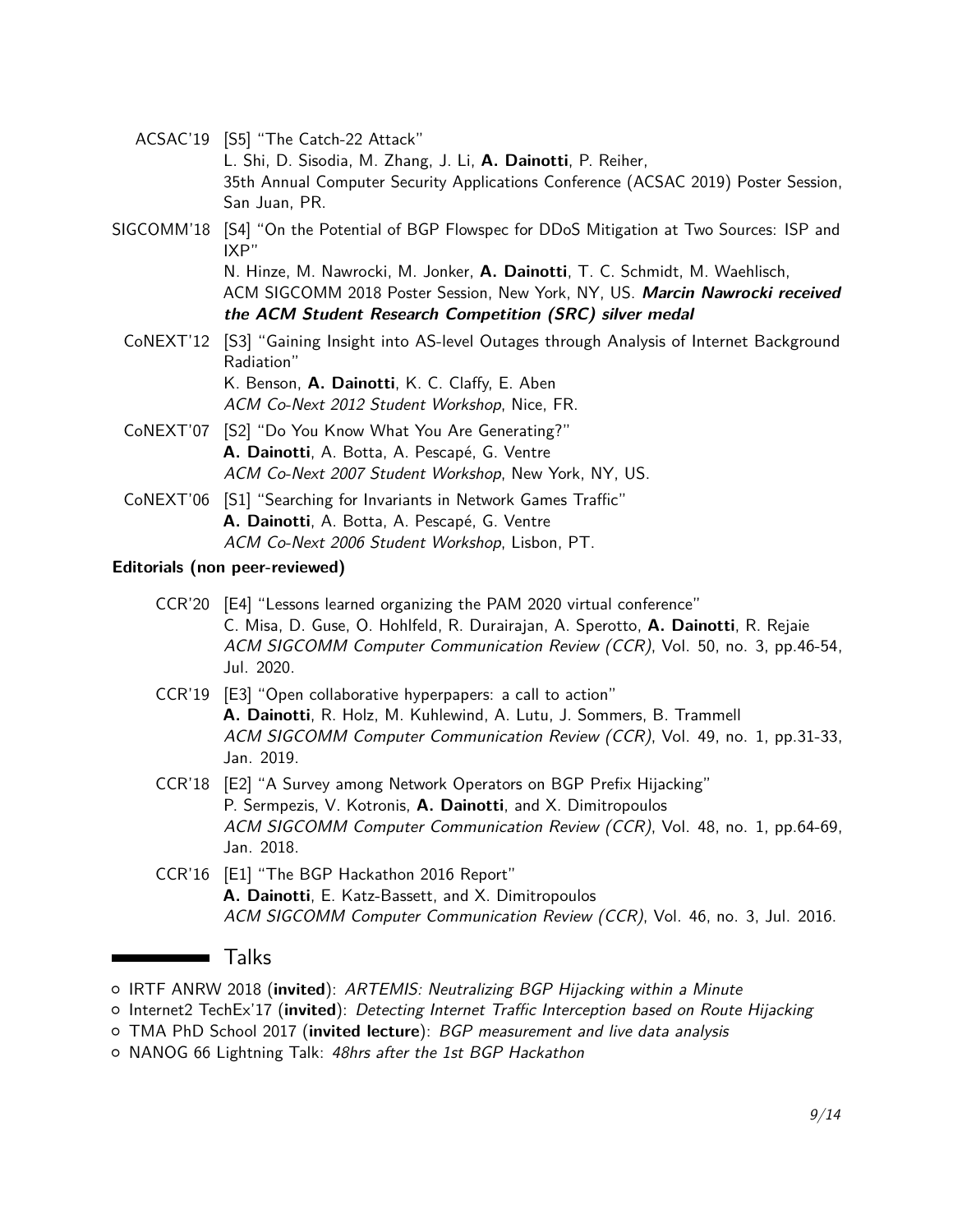- { NANOG 66: BGPStream: a framework for historical analysis and real-time monitoring of BGP data
- { MPlane 2015 (**invited**): BGPStream: historical analysis and real-time monitoring of BGP data
- { IETF 94 (**invited keynote**): Measuring and Monitoring BGP
- { NSF workshop on Technology Transfer to Practice in Cyber Security (**invited panelist**)
- { US DHS NCICC (**invited**): IODA Internet Outages: Detection & Analysis
- { US FCC (**invited**): Monitoring Large-scale Internet Outages
- { US FCC Workshop on Network Resiliency (**invited**): Lessons learned by measuring the Internet during/after the Sandy storm
- { BADGERS 2012 at CCS: Analysis of Internet-wide Probing using Darknets
- { USENIX LISA 2012 (**invited**): Analysis of an Internet-wide Stealth Scan from a Botnet
- $\circ$  IMC 2012: Analysis of a /0 Scan from a Botnet
- { SIGCOMM 2012: Extracting Benefit from Harm: Using Malware Pollution to Analyze the Impact of Political and Geophysical Events on the Internet
- { IETF 84 (**invited**): Analysis of Country-wide Internet Outages Caused by Censorship
- o IMC 2011: Analysis of Country-wide Internet Outages Caused by Censorship
- { TMA 2011: Early Classification of Network Traffic through Multi-Classification
- { RIPE 61: TIE Traffic Identification Engine
- { ICC 2010: Identification of traffic flows hiding behind TCP port 80
- { INFOCOM 2010: PortLoad: taking the best of two worlds in traffic classification
- { TMA 2009: TIE: a Community-Oriented Traffic Classification Platform
- { ICC 2007: Worm Traffic Analysis and Characterization
- { Globecom 2006: Wavelet-based Detection of DoS Attacks
- o Globecom 2006: An HMM Approach to Internet Traffic Modeling
- { CAMAD 2006: A Packet-level Characterization of Network Traffic
- { HotP2P 2005: A packet-level model of Starcraft traffic

# **Press (selected) and Broader Impact**

- { Studies on Internet outages and censorship and our IODA system featured in:
	- **-** ["The draconian rise of internet shutdowns"](https://www.wired.co.uk/article/internet-shutdowns) WIRED UK, Sep. 2021
	- **-** ["A Web of Impunity The killings Iran's internet shutdown hid"](https://iran-shutdown.amnesty.org) Amnesty International, Nov. 2020
	- **-** ["Internet Shutdowns Become a Favorite Tool of Governments: 'It's Like We Suddenly Went Blind'"](https://www.wsj.com/articles/internet-shutdowns-become-a-favorite-tool-of-governments-its-like-we-suddenly-went-blind-11582648765) The Wall Street Journal, Feb. 2020
	- **-** ["Garbage in, info out"](https://dl.acm.org/citation.cfm?id=2330667.2330674) Communications of the ACM, Sep. 2012
	- **-** ["Internet Censorship Revealed Through the Haze of Malware Pollution"](https://cacm.acm.org/news/146966-internet-censorship-revealed-through-the-haze-of-malware-pollution/fulltext) ACM TechNews, Mar. 2012
	- **-** ["Internet Junk Traffic Used to Uncover Censorship"](https://www.tomsguide.com/us/ibr-Internet-junk-traffic-censorship,news-14416.html) Tom's Guide, Mar. 2012
	- **-** ["Internet Background Radiation Reveals Disasters and Censorship"](https://blogs.wsj.com/tech-europe/2012/03/12/internet-background-radiation-reveals-disasters-and-censorship/) The Wall Street Journal, Mar. 2012
- { Study on systematic attacks to BGP routing featured in:
	- **-** ["MIT: We've created AI to detect 'serial internet address hijackers'"](https://www.zdnet.com/article/mit-weve-created-ai-to-detect-serial-internet-address-hijackers/), ZDNet, Oct. 2019
	- **-** ["A Machine Learning Classifier Can Spot Serial Hijackers Before They Strike"](https://spectrum.ieee.org/tech-talk/telecom/internet/mit-and-caida-researchers-want-to-use-machine-learning-to-plug-one-of-the-internets-biggest-holes), IEEE Spectrum, Oct. 2019
	- **-** ["Using Machine Learning to Detect IP Hijacking"](https://www.schneier.com/blog/archives/2019/10/using_machine_l_1.html), Schneier on Security, Oct. 2019
- { ARTEMIS method and tool for BGP hijacking detection featured in:
	- **-** ["Net boffins brew poison for BGP hijacks"](https://www.theregister.co.uk/2018/01/08/caida_euro_boffins_want_to_end_bgp_hijacks/), The Register, Jan. 2018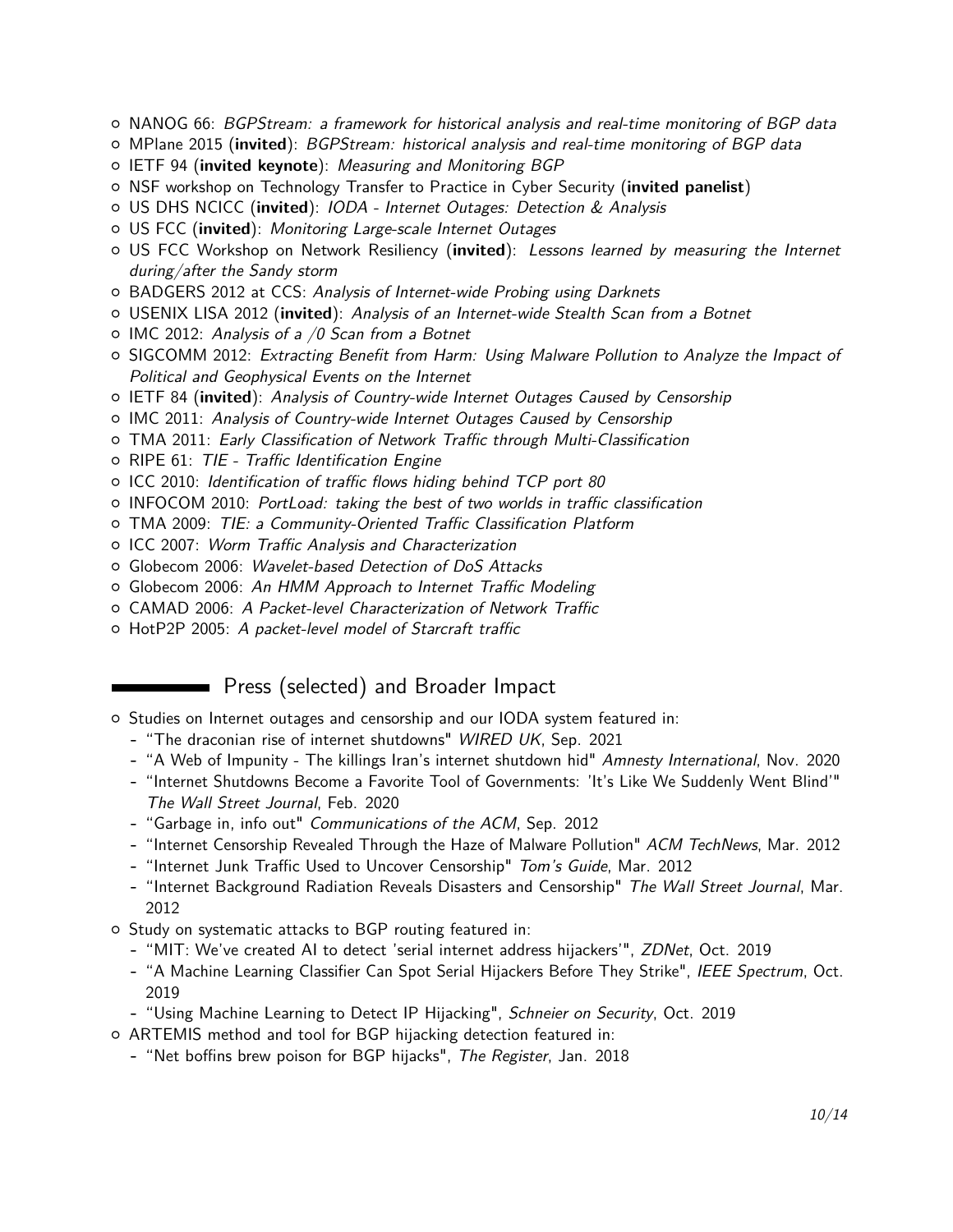**-** ["Open-source tool aims to curb BGP hijacking amid Chinese espionage concerns"](https://www.cyberscoop.com/open-source-tool-aims-to-curb-bgp-hijacking-amid-chinese-espionage-concerns/), CyberScoop, Dec. 2018

- { DoS attacks study featured in:
	- **-** ["DoS scum attacked one-third of the 'net between 2015 and 2017"](https://www.theregister.co.uk/2017/11/05/caida_study_finds_one_third_of_the_internet_suffered_denial_of_service_attacks_between_2015_and_2017/) The Register, Nov. 2017
	- **-** ["One-third of internet pounded by DoS attacks"](https://www.welivesecurity.com/2017/11/17/one-third-internet-dos-attacks/) ESet welivesecurity, Nov. 2017
	- **-** ["Research Shows Rise in Global DDoS Attacks"](https://securityintelligence.com/news/research-shows-rise-in-global-ddos-attacks/) IBM Security Intelligence, Nov. 2017
	- **-** ["Researchers Find One-Third of IPv4 Address Space Under Some Type of DoS Attack"](http://www.circleid.com/posts/20171105_researchers_find_one_third_of_ipv4_address_space_dos_attack/) CircleID, Nov. 2017
- o Project on detecting BGP Hijacking attacks:
	- **-** ["The Expanding Cyber Threat"](http://science.house.gov/sites/republicans.science.house.gov/files/documents/HHRG-114-SY15-WState-JKurose-20150127.pdf) Assistant Director of NSF for CISE, Jim Kurose, testified to the Subcommittee on Research and Technology for the Committee on Science, Space, and Technology, U.S. House of Representatives. While discussing NSF's portfolio of cyber security research, he chose five "examples of the kinds of foundational research projects that small teams of researchers are pursuing, and their intended broader significance"., Jan. 2015
- { Study identifying a global botnet stealth scan featured in:
	- **-** ["Saliently Sality Botnet Trapped Scanning IPv4 Address Space"](http://www.spamfighter.com/News-17993-Saliently-Sality-Botnet-Trapped-Scanning-IPv4-Address-Space.htm) SpamFighter, Oct. 2012
	- **-** ["Botnet maps the entire internet"](http://www.h-online.com/security/news/item/Botnet-maps-the-entire-internet-1725674.html) The H Security, Oct. 2012
	- **-** ["Botnet Spotted Silently Scanning IPv4 Address Space For Vulnerable VoIP"](https://www.darkreading.com/vulnerabilities---threats/botnet-spotted-silently-scanning-ipv4-address-space-for-vulnerable-voip/d/d-id/1138475) Dark Reading, Oct. 2012

# Grants

#### **Approximately \$7M as PI plus \$5.5M as Co-PI**

| 2022 \$253,297 from Open Technology Fund, Role: Pl.<br>An Observatory for Realtime Monitoring and Analysis of Internet Blackouts Caused by Censorship                           |
|---------------------------------------------------------------------------------------------------------------------------------------------------------------------------------|
| 2020-2022 \$845,087 from US Department of State, Role: PI.<br>Improving IODA's capabilities to monitor Internet connectivity shutdowns                                          |
| 2020-2021 \$95,000 from RIPE NCC Community Projects Fund, Role: Pl.<br>GRIP / BGP Hijacking Observatory                                                                         |
| 2020-2021 \$100,000 from Internet Society (ISOC), Role: PI.<br>GRIP / BGP Hijacking Observatory                                                                                 |
| 2020-2021 \$100,000 from Internet Society (ISOC), Role: PI.<br>IODA: Internet Outage Detection and Analysis                                                                     |
| 2019-2020 \$291,725 from Open Technology Fund, Role: PI.<br>An Observatory for Realtime Monitoring and Analysis of Internet Blackouts Caused by Censorship                      |
| 2018-2020 \$1,000,000 from US DHS, Role: Pl.<br>IODA-NP: Multi-source Realtime Detection of Macroscopic Internet Connectivity Disruption                                        |
| 2018-2019 \$203,390 from Open Technology Fund, Role: Pl.<br>An Observatory for Realtime Monitoring and Analysis of Internet Blackouts Caused by Censorship                      |
| 2018-2019 \$184,985 from NSF, OAC-1848641, Role: PI.<br>EAGER: Experimental Deployment of the ARTEMIS BGP Hijacking Detection Prototype in<br>Research and Educational Networks |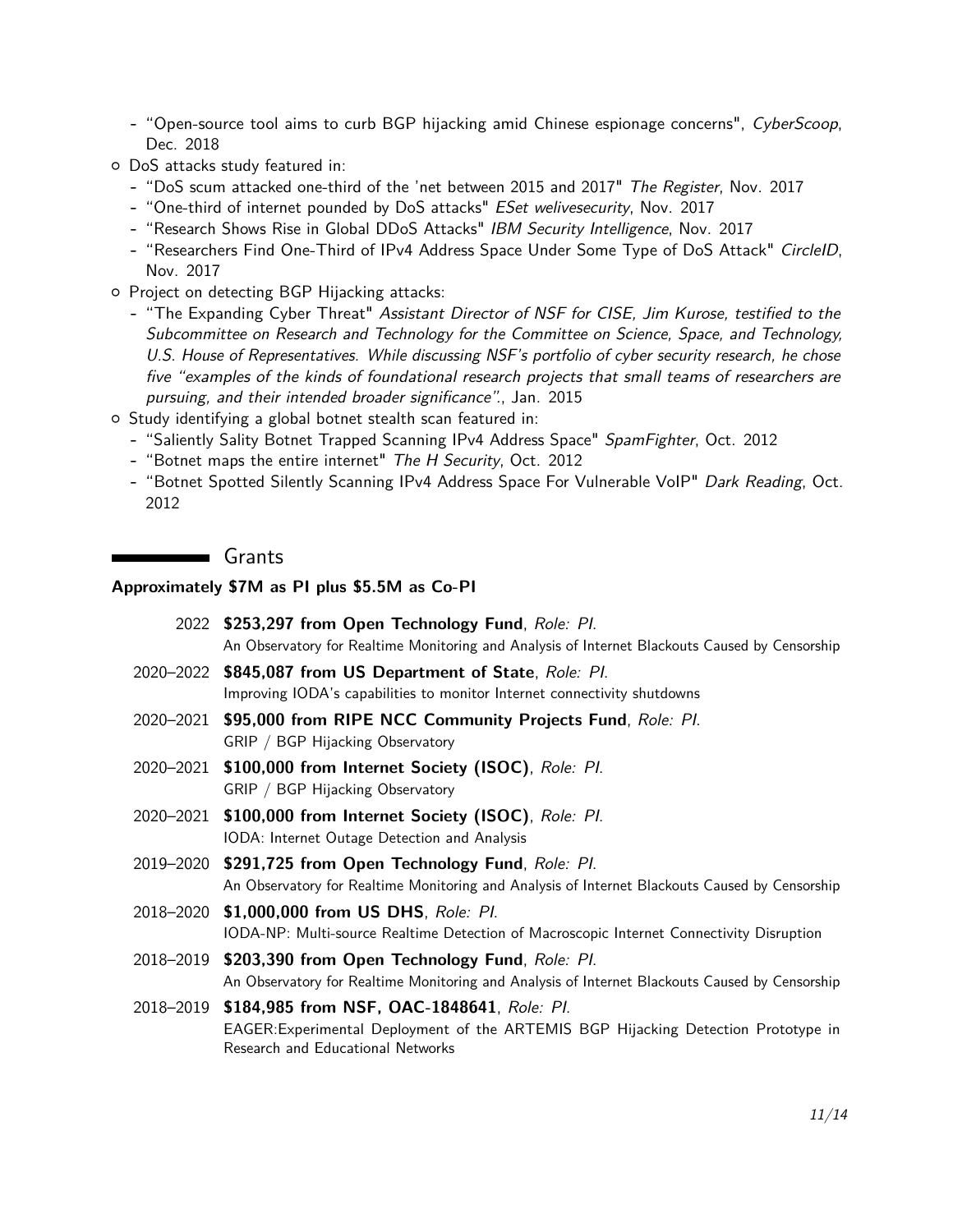- 2019–2019 **\$100,000 from Comcast Innovation Fund**, Role: PI. ARTEMIS: Neutralizing BGP Hijacking within a Minute
- 2018–2020 **\$1,500,000 from US DHS**, Role: Co-PI. Advancing Scientific Study of Internet Security and Topological Stability (ASSISTS)
- 2017–2020 **\$732,459 from NSF, CNS-1730661**, Role: PI. CI-SUSTAIN: Sustainable Tools for Analysis and Research on Darknet Unsolicited Traffic (STAR-DUST)
- 2017–2022 **\$1,058,666 from NSF, 1705024**, Role: Lead PI of multi-institutional project. SaTC: Large: Investigating the Susceptibility of the Internet Topology to Country-level Connectivity Disruption and Manipulation
- 2017–2020 **\$4,000,000 from NSF, 1724853**, Role: Co-PI. CIF21 DIBBs: EI: Integrated Platform for Applied Network Data Analysis (PANDA)
- 2016–2017 **\$95,000 from Cisco Systems**, Role: PI. Native Support for the BGP Monitoring Protocol in BGPStream
- 2014–2019 **\$587,433 from NSF, CNS-1423659**, Role: Lead PI of multi-institutional project. TWC: TTP Option: Small: Collaborative: Detecting and Characterizing Internet Traffic Interception Based on BGP Hijacking
- 2013–2014 **\$119,900 from Comcast Tech Fund**, Role: PI. Monitoring and Visualizing Internet Outages
- 2012–2016 **\$1,467,103 from NSF, CNS-1228994**, Role: PI. TTP: Medium: Detection and Analysis of Large-Scale Internet Infrastructure Outages

# Service

- { **Editorial board member:** IEEE/ACM Transactions on Networking (2017-2020), ACM SIGCOMM Computer Communication Review (2015-2018)
- { **Guest editor:** International Journal of Network Management, Wiley (2015)
- { **Program Chair:** PAM 2020, TMA 2014, Big-DAMA 2018, 2017
- { **Steering committee member:** TMA Conference 2017-2018, TMA Workshop 2014-2016
- { **General Chair:** ACM CoNEXT 2018
- { **Organizer:** BGP Hackathon 2016, CAIDA IMAPS 2018, 2017, 2016, 2014, CAIDA DUST 2019, TMA International PhD School 2011
- { **Program committee member:**
	- **- 2022:** IMC

- **- 2020:** IMC, PAM
- **- 2019:** IMC, PAM, TMA
- **- 2018:** PAM, TMA, Global Internet Symposium
- **- 2017:** CoNEXT, ICC, PAM, TMA
- **- 2016:** ICC, TMA
- **- 2015:** PAM, ICC, GLOBECOM, TMA
- **- 2014:** PAM, ICC, GLOBECOM
- **- 2013:** IMC, TMA, GLOBECOM, ICNC, WNM
- **- 2012:** GLOBECOM, TMA
- { **Reviewer for funding agencies:** NSF (2015-2018, 2021); European Commission Horizon 2020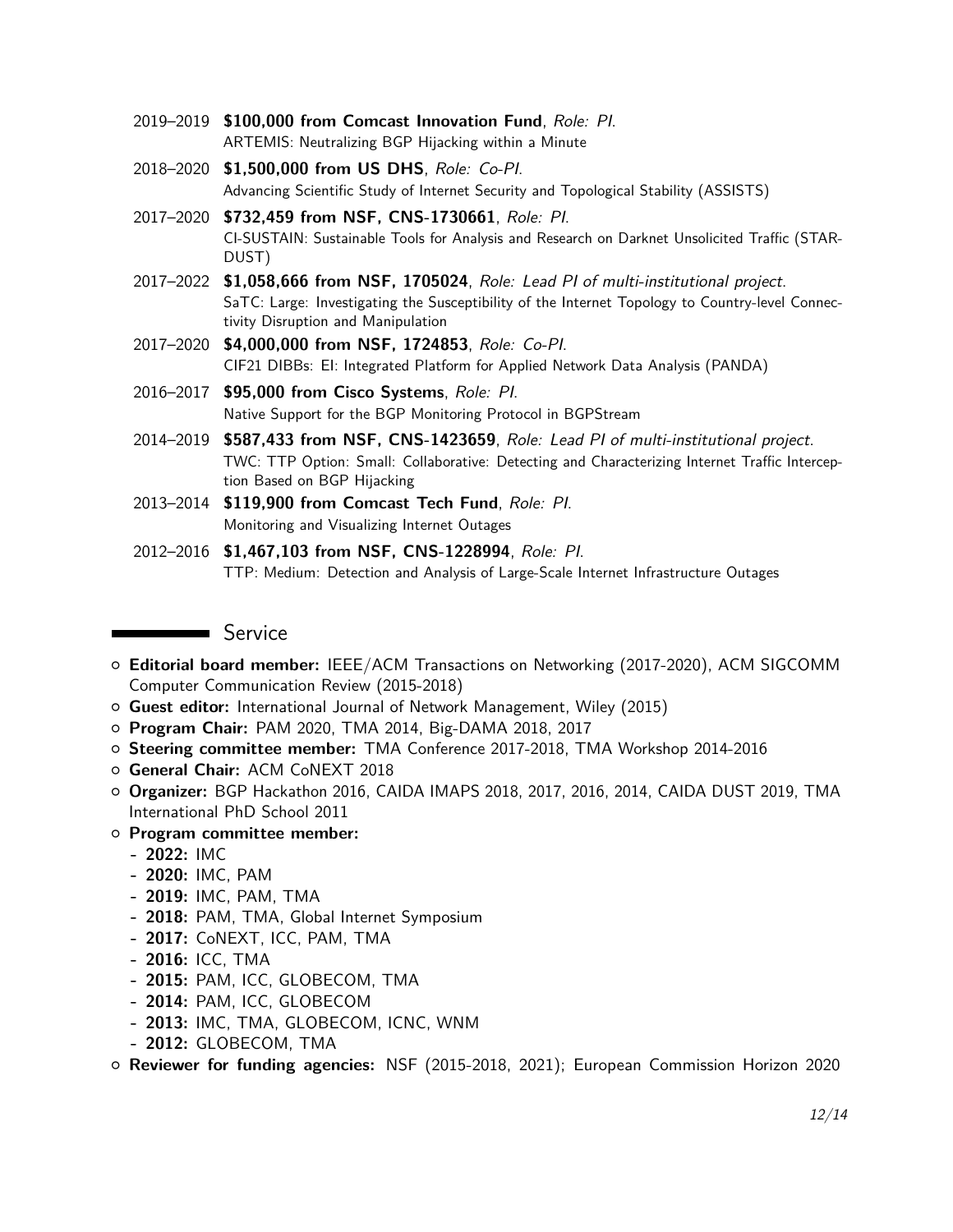Programme, 7th Framework Programme (2011-2014).

#### Mentoring

2013–present **Postdoctoral Mentor**.

 $\blacksquare$ 

## { Amanda Meng, Research Scientist, Georgia Tech (2021-present) { Zachary Bischof, Research Scientist, Georgia Tech (2021-present) { Ramakrishna Padmanabhan, PostDoc, UC San Diego (2019-2021) { Mingwei Zhang, Internet Data Scientist, UC San Diego (2018-2021) { Shuai Hao, PostDoc, UC San Diego (2018-2019) { Philipp Winter, Internet Data Scientist, UC San Diego (2018-2019) { Chiara Orsini, PostDoc, UC San Diego (2013-2016) 2016–present **PhD defense doctoral committees and PhD Advisor**. { Zhiyi Chen, Interim PhD advisor, SCS at Georgia Tech

- { Kennedy Middleton, PhD committee, Political Science Department at UC San Diego (2019 present)
- { Alexander Gamero-Garrido, PhD co-advisor, CSE Department at UC San Diego (2019-2021)
- { Pedro Botelho Marcos PhD thesis defense committee (Sep. 2019), Universidade Federal Do Rio Grande Do Sul, Brazil
- { Danilo Cicalese PhD thesis defense committee (May 2018), University Telecom Paris Tech, FR
- { Karyn Benson PhD thesis defense committee (Jun. 2016), CSE Department at UC San Diego

#### 2015–present **Research-Internship Advisor of visiting PhD students**, UC San Diego.

- { Elverton Fazzion, Universidade Federal de Minas Gerais, BR (Jul-Sep 2019)
- { Lumin Shi, University of Oregon, US (Jun-Sep 2019)
- { Raphael Hiesgen, Hamburg University of Applied Sciences, DE (Oct 2018 Mar 2019)
- { Shinyoung Cho, University of Massachusetts Amherst, US (Feb-Mar 2018, Nov-Jan 2019)
- { Mattijs Jonker, University of Twente, NL (Mar-Aug 2017, Feb-Apr 2018)
- { Anant Shah, Colorado State University, US (Oct-Dec 2017)
- { Danilo Cicalese, Telecom ParisTech, FR (Sep 2016 Feb 2017)
- { Thomas Holterbach, ETH Zurich, CH (Jul-Dec 2016)
- { Danilo Giordano, Politecnico di Torino, IT (Jan-Jul 2016)
- { Adriano Faggiani, University of Pisa, IT (Feb-July 2015)
- { Ruwaifa Anwar, Stony Brook University, US (Jun-Jul 2015)

#### 2013–present **Master students: advisor for master thesis / graduation project / research internship**.

- { Aviva Smith, SCS Georgia Tech. Role: Advisor Master Project (Spring 2022, Fall 2022)
- { Ojas Gupta, CSE Department UC San Diego. Role: thesis adviser and committee (Fall 2017, Spring 2018)
- { Jae Hyun Park, CSE Department UC San Diego. Role: thesis adviser and committee (Fall 2017, Spring 2017)
- { Induja Sreekanthan, CSE Department UC San Diego. Role: research adviser (Spring 2017)
- { Lenord Melvix, CSE Department UC San Diego. Role: research adviser (Spring 2016)
- { Deepak Arulkannan, CSE Department UC San Diego. Role: adviser for graduation project (Spring 2013)

#### 2005–2012 **Master's and bachelor's thesis advisor**, University of Napoli Federico II, Italy. Served as thesis advisor and co-advisor for more than **30 theses** in computer and telecommunication engineering.